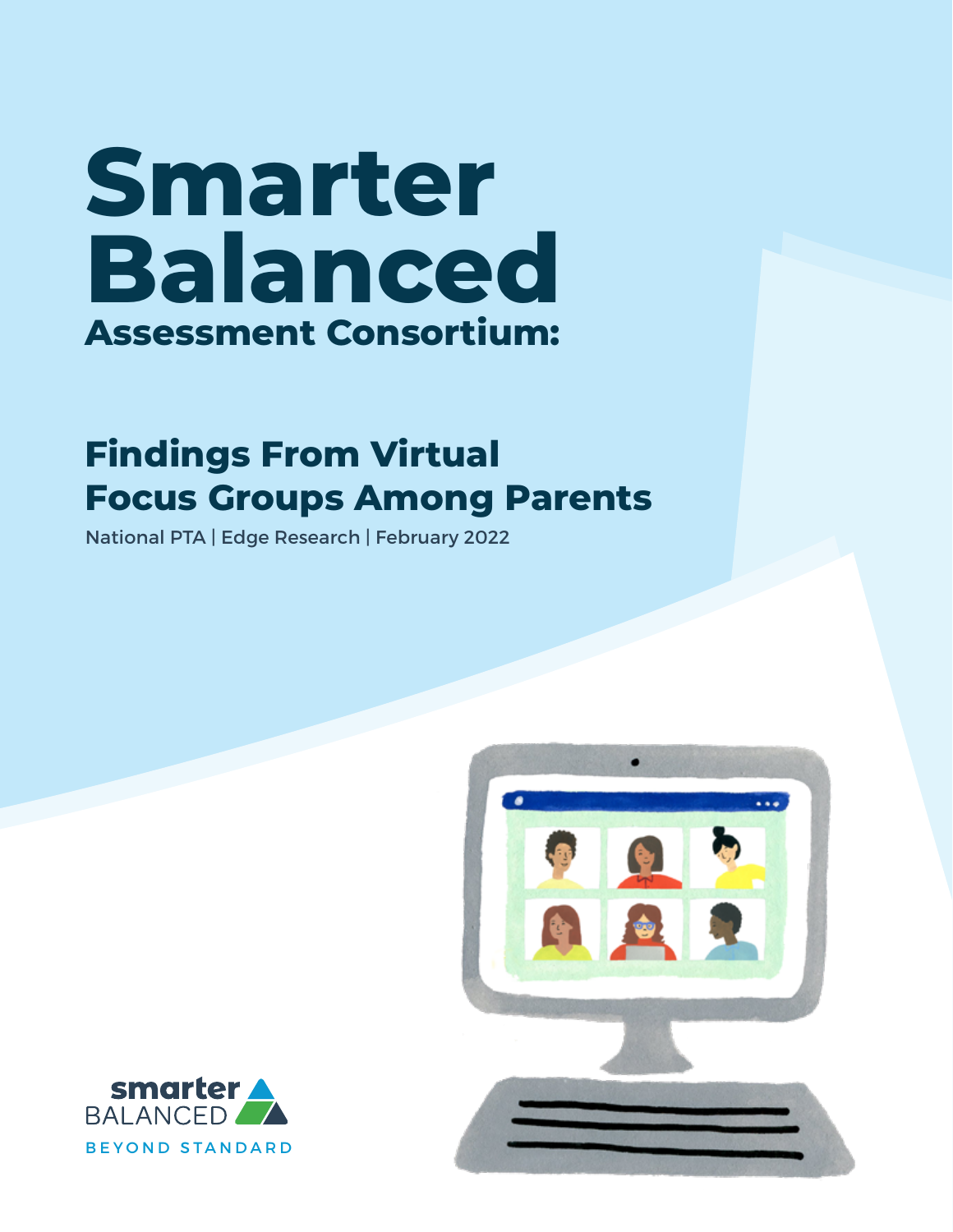# **Introduction: Research Objectives and Background**

The Smarter Balanced assessment system is a suite of assessment tools and resources serving a [member-led consortium](https://smarterbalanced.org/our-vision/partnerships/) covering 13 states, the U.S. Virgin Islands, and Bureau of Indian Education in order to help educators gauge student academic progress and support teachers as they improve student learning. In 2021, National PTA and Smarter Balanced collaborated on a project to better understand how to help close the assessment system literacy gap with parents and meet the needs of parents around assessment reporting. National PTA working in partnership with Edge Research, sought to examine how parents prefer to receive information about their child's academic progress and whether the Smarter Balanced system, score reports, and standardized year-end assessments are accessible and useful for families.

# **Methodology**

Edge Research and National PTA conducted 5 virtual focus groups among parents of 3rd–8th graders, a total of 29 parents—21 women and 8 men—between November 4–11, 2021. Participants represented a mix of age, gender, geographic area, locality (urban, suburban, small/town rural), and socioeconomic status. Race and ethnicity demographics included 7 White, 10 Black/African-American, 8 Hispanic, and 4 Asian/Pacific Islander individuals. Specifically:

- 1 parent group among 6th–8th grade; mixed race/ethnicity; Eastern SBAC states
- 1 parent group among 3rd-5th grade; mixed race/ethnicity; Western SBAC states
- 1 parent group among 3rd-5th grade; Black/African American; mix of SBAC states
- 1 parent group among 3rd–5th grade; mixed race/ethnicity; small town/rural
- 1 parent group among 6th–8th grade; Hispanic/Spanish-speaking; mix of SBAC states with focus on Western states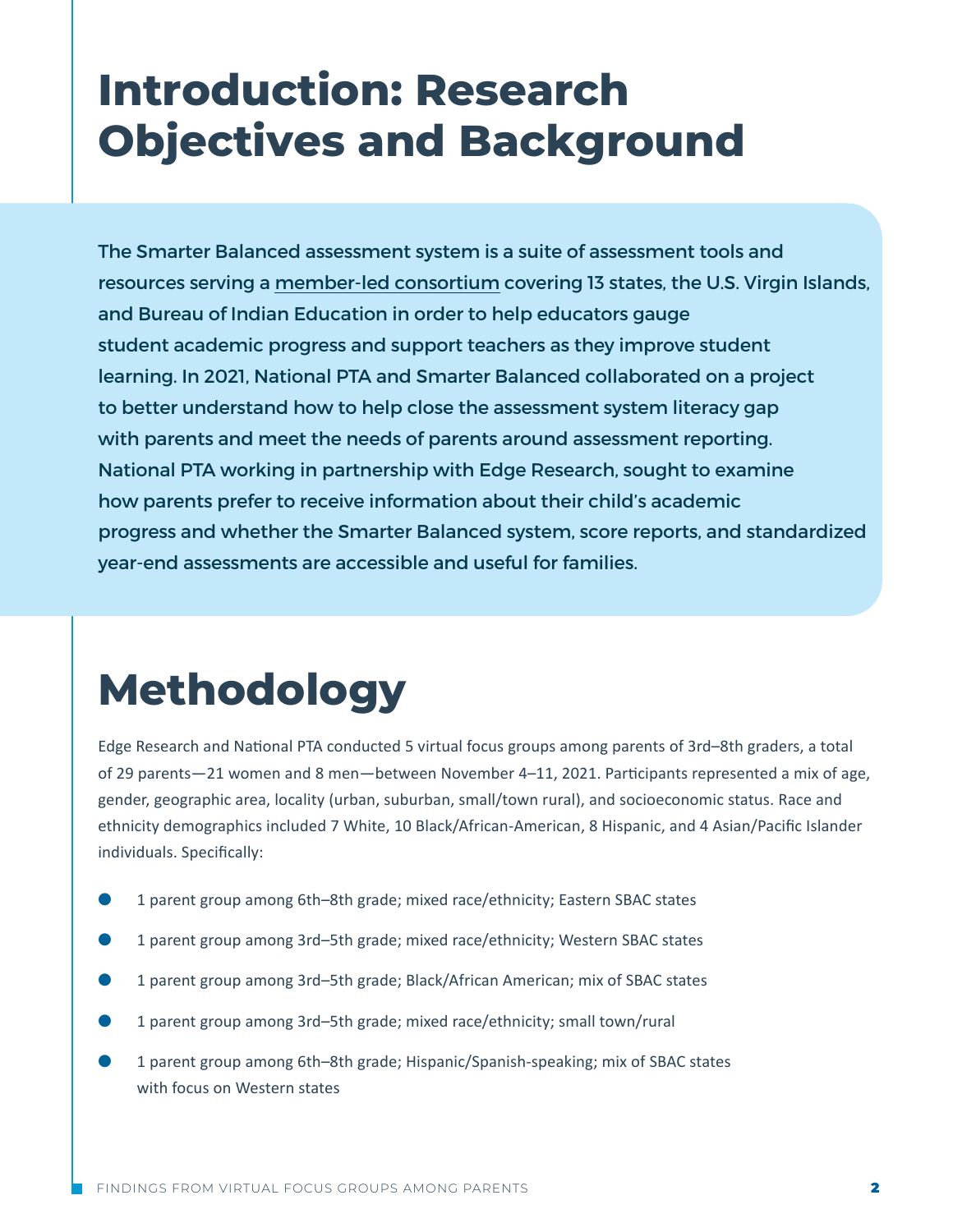# **Results: Parent Mindset**

Parents already have a lot on their plates and want simple actions and quick informational resources they can use on their own, without teacher support. **Any direct-to-parent resources should help parents independently better support and understand their child's learning.**

Teachers are key to communicating the purpose of the state test and can damage the legitimacy of the test if they share any personal, negative perspectives, or opinions with parents. It is important to help parents understand the purpose of the state test. Reinforce that it is not the only measure—or meant to tell the whole story—but rather one of many measures that should be reviewed with others to give parents a more complete picture. Furthermore, it is important for parents to understand the appropriate uses of different assessments. For example, formative to support daily classroom teaching and learning, interims to gather informal information about learning throughout the year, and summative to help state and federal leaders understand patterns of progress and identify helpful supports.

### **The Start of School Year 2021–2022**

**Returning to in-person classes, parents are mostly optimistic and report their children are more engaged and excited to learn.** However, many also express trepidations and are particularly concerned with how their children are adapting to changing health policies, protocols, and procedures.

### **A Return to In-Person Learning**

**Coming off remote learning, most parents want to remain highly involved with their child's education and desire information that will help them to better support their child during the year.** They want tools, resources, and information that enable them to be active participants—they predominantly lauded these features of SBAC tools and score reports.

### **Gauging Academic Performance**

**Parents rely heavily upon feedback and communication from teachers about their child's progress** and expressed interest in receiving progress reports that provide actionable information on where their student excels or needs help, clear indicators of progress over time, and how their student or school compares to others by school, district, and nationally.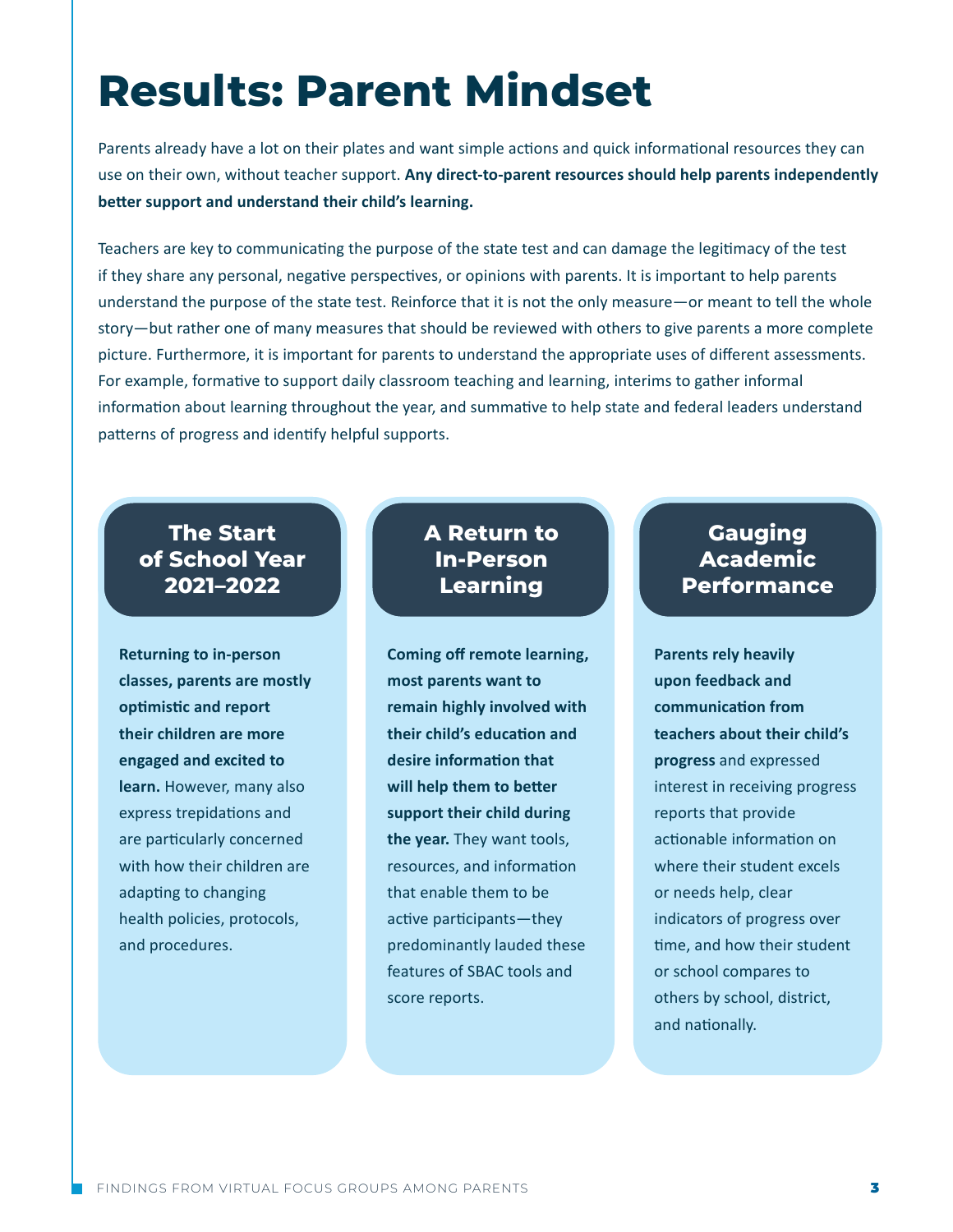### **Testing**

**Many respondents saw value in the tools they reviewed** (the Interim Assessment Suite, IAIP, and SmART) as ways to check on progress during the school year and get a head start on preparing for year-end exams. However, parents cautioned against overtesting and want teachers to be actively involved in the process. Others admitted this information "exceeded" what they would likely review/use.

**1**  Year-End State Tests: **Parents need a better way to connect the dots between what happens in the classroom and the year-end state tests.** Most parents reviewed their children's yearend state test results. Parents appreciated that these tests provided an easy way to compare their child's academic progress with other students and to see subject areas where their child may need more help. However, the study also revealed that the presentation of yearend state test results can be confusing for some parents, and that parents may be less likely to regularly review their child's year-end test results if those results are inconsistent with their child's grades or if their child's teacher minimized the importance of test results as a measure of academic progress.

**2**  Benchmark and Interim Tests: **Standardized assessments, including interim or benchmark tests, can be an afterthought** in terms of gauging academic performance, and several respondents pushed back against putting too much stock in test results. Instead, parents rely most heavily on interactions with their children and teacher communications.

#### **Key Takeaways of Parent Mindset on Testing:**

- Currently, neither statewide test results nor interim tests reside in the top tier of resources parents use to determine academic performance.
- Most participants report consistently reviewing year-end state test results but illustrate varying degrees of reliance on the measure.
- "Benchmark" and "interim" tests are not as familiar to parents. Certain benchmarking tools, in addition to homework, might work well although students could still not perform well on the summative test. While most interims or benchmarks do not reflect the full breadth and depth of the standards, the end-of-year assessments do.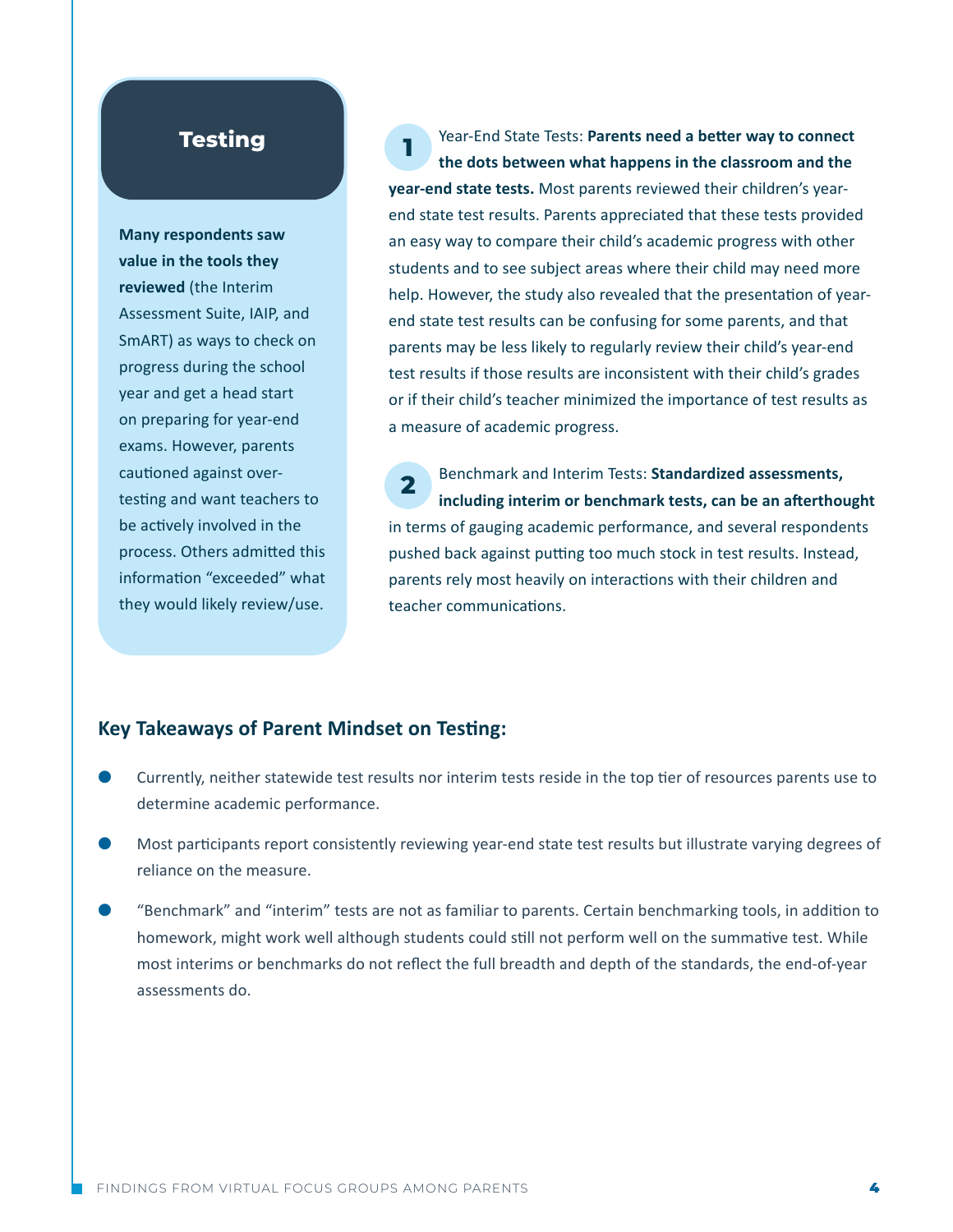# **Results: Teacher Tools Review**

### **Reactions to Interim Assessment Suite (IAS)**

**Parents would find value in the "snapshot" information that the Interim Assessment Suite could provide.** Parents react positively to monitoring progress and addressing areas of struggle via "snapshots" throughout the year; year-end test results are too late to make changes. Some contend that "more information is always better." However, a few parents cautioned against over-testing or teaching to the test. Some reiterated their preference for teacher feedback over test scores.

### **Reactions to Sample Item Website/SmART**

**The Sample Item Website/SmART could help to connect classroom work with the year-end test.** However, some parents view this information as overkill or data they would not feel comfortable using. Sample questions can give their students a head start in studying for year-end tests. It offers another way to understand whether students are meeting expectations. However, the tool should include next steps so as not to overwhelm teachers and to give parents guidance as to how to best use it. The tool only works if the teacher is interested and involved. It adds too much work for some parents or parents would use the information incorrectly. Such a tool reinforces parent concerns about undue emphasis on testing.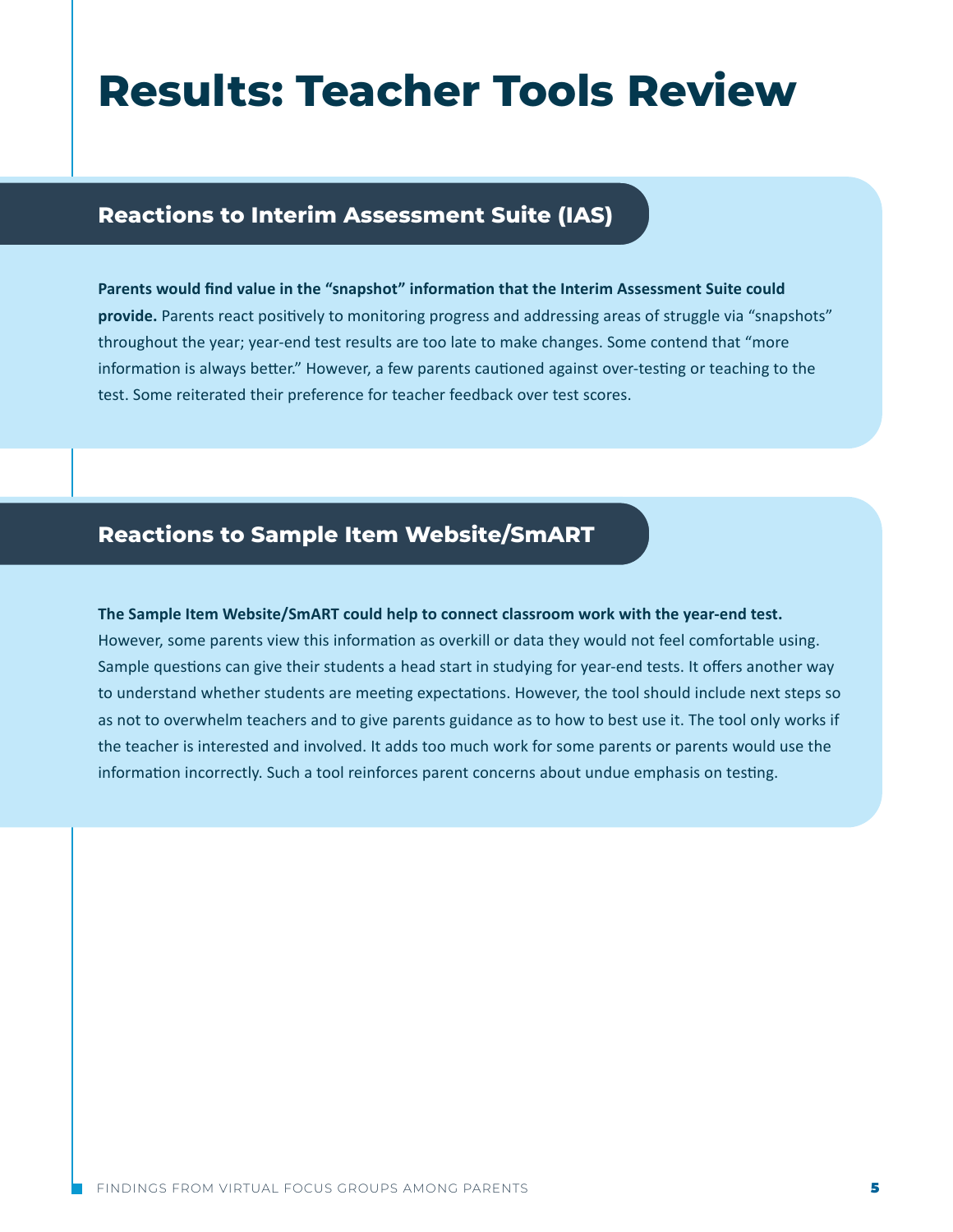# **Results: Score Report Review**

## **Overarching Findings**

**Parents are looking for actionable reports that clearly identify what specific academic areas need work and how to improve them.** Above all, score reports must be actionable for parents: identify what specific areas need work and how to improve them. Parents also value indicators of their students' progress over time but not necessarily predictions on how students might perform in subsequent tests based on those results. Several respondents expressed interest in how their student or school compares to others by school, district, and nationally.

### **Reactions to Score Report Components**

**1** Level Descriptors: Overall, respondents found Level Descriptors clear, but they shared several concerns. **Some parents, especially those who struggled in school themselves, expressed concern about the greater impacts and implications of lower levels on their children.** Several respondents questioned why 3rd–8th grade students would connect to college readiness. Others added that college is not necessarily a goal for everyone. A few parents expressed hesitancy towards putting students into different levels and the use of conditional verbs invite uncertainty.

**2 Reactions to Mid-Atlantic State Test Result Report: This report deploys a level identifier and a** thermometer with color coding that parents found clear. The report also uses a progress graph, which parents noted easily gauged change in the student results over time. The report also deployed a topic area performance summary which provided important context for parents but also confused some parents. Several found the amount of text information overwhelming. Parents indicated it was helpful to have a link for additional resources to support their child.

**3** Reactions to the Western State Test Result Report: This report deploys a color-coded bar graph that represents the students' results over multiple school years. Respondents appreciated seeing yearly progress and felt the color coding works as intended. However, the accompanying explanation generated confusion and frustration as it uses ambiguous language about predictive outcomes (i.e., "if this student were to test again"). In this report, an additional checkbox graph identified if a student was above, at/near, or below the standard across three concepts. Parents liked the specific skill identification but questioned how to make this information actionable or how to reconcile the scores in the bar graph with the checkbox. A few parents expressed a desire to see comparisons to other schools and districts.